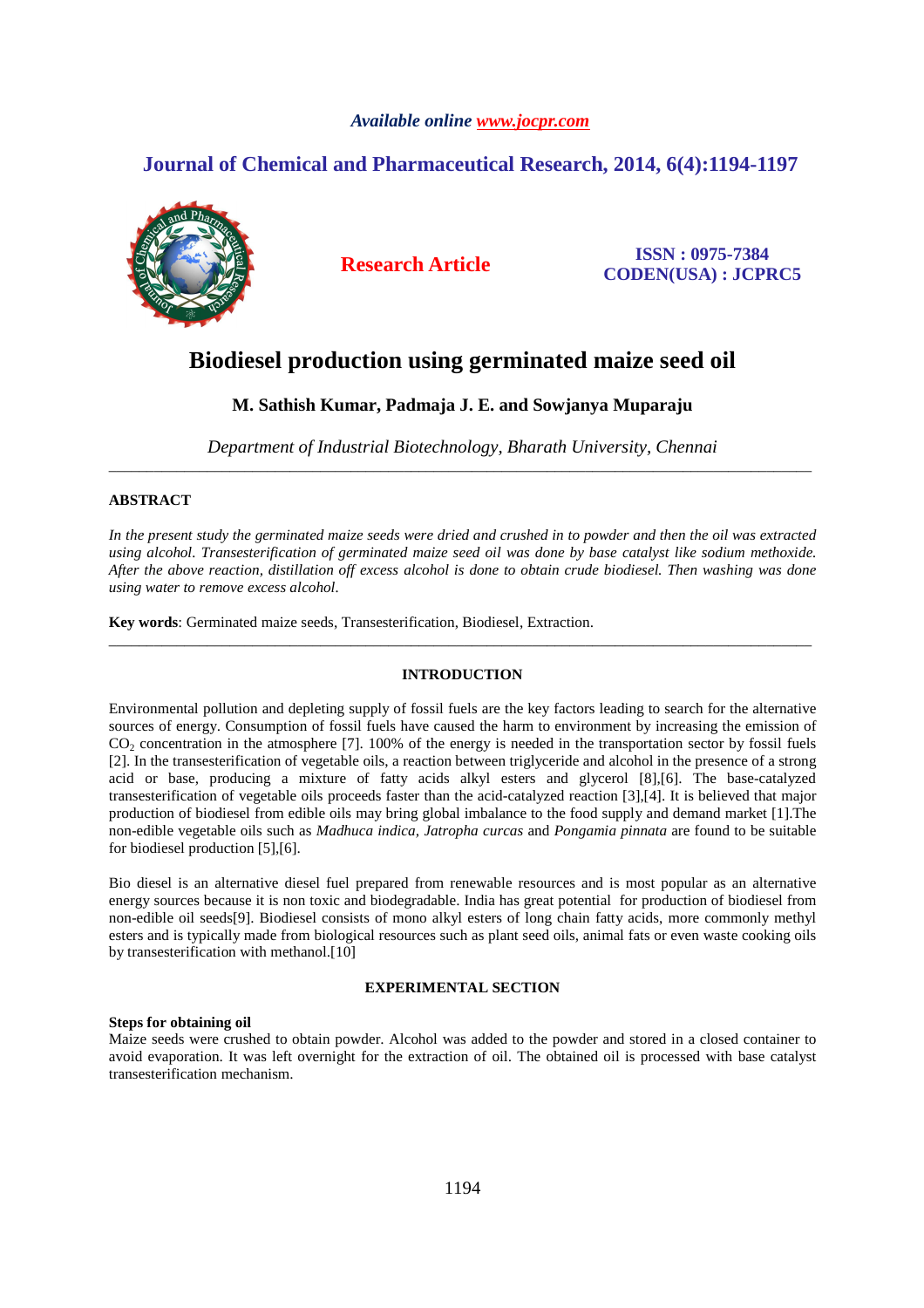#### **Transesterification**

The transesterification experiments were performed in conical flasks using 250 g of all the extracted oil. The catalyst is typically sodium methoxide. It is dissolved in the alcohol using a standard agitator or mixer. It is added to the extracted oil .1.25 g (0.5% by weight of oil) of sodium methoxide. The catalyst was first dissolved in 72 g of ethanol which represented a 100% excess of the stoichiometric amount required for the transesterification.

*\_\_\_\_\_\_\_\_\_\_\_\_\_\_\_\_\_\_\_\_\_\_\_\_\_\_\_\_\_\_\_\_\_\_\_\_\_\_\_\_\_\_\_\_\_\_\_\_\_\_\_\_\_\_\_\_\_\_\_\_\_\_\_\_\_\_\_\_\_\_\_\_\_\_\_\_\_\_*

#### **Reaction**

The alcohol/catalyst mixture is charged into a closed vessel and the oil or fat is added. The system from here on is totally closed to avoid the loss of alcohol. The reaction mix is kept just above the boiling point of the alcohol (around 160 °F) to speed up the reaction and the reaction takes place. It was necessary to heat the ethanol slightly with stirring to dissolve the catalyst completely. The ethanol and dissolved catalyst were then added to the oi1 and stirring was started. Recommended reaction time varies from 1 to 8 hours, and some systems recommend the reaction take place at room temperature.

Alcohol is normally added in excess to ensure the total conversion of the fat or oil to its esters. Care must be taken to monitor the amount of water and free fatty acids in the incoming oil or fat. If the free fatty acid level or water level is too high it may cause problems with the formation of soap. The reaction was arrested in the samples by adding one or two drops of water. The samples were analyzed to determine the degree of completion of the reaction.

#### **Phase Separation**

After the reaction is completed, two major products glycerin and biodiesel exists. Each has a substantial amount of the excess methanol that was used in the reaction. The reacted mixture is sometimes neutralized at this step if needed. The glycerin phase is much denser than biodiesel phase and the two can be gravity separated with glycerin simply drawn off the bottom of the settling vessel. In some cases, a centrifuge is used to separate the two materials faster. After 120 minutes of reaction time, the reaction was stopped and the reaction mixture was allowed to stand overnight while phase separations occurred. The ester phase was then decanted from the equilibrium mixture.

### **Alcohol Removal**

Once the glycerin and biodiesel phases have been separated, the excess alcohol in each phase is removed with a flash evaporation process or by distillation. In others systems, the alcohol is removed and the mixture neutralized before the glycerin and esters have been separated. In either case, the alcohol is recovered using distillation equipment and is re-used. Care must be taken to ensure no water accumulates in the recovered alcohol stream.

#### **Washing**

Excess alcohol and residual catalyst were washed from the ester with water. The ester phase was placed in a glass column 1.26 cm in diameter and 100 cm in length. Water was sprayed into the top of the column at a low velocity. The excess alcohol and catalyst were removed by the water as it percolated through the column. During the washing, some of the ester formed an emulsion with the water; a time of 24-48 hours was required for the water phase containing alcohol, catalyst, and emulsified ester to settle and the ester phase to become clear.

### **RESULTS AND DISCUSSION**

#### **Oil Extraction**

Oil was extracted from the maize seed by the addition of alcohol( Fig: 1). This is followed by Transesterification process.

#### **Transesterification**

This is the second step done after the Oil Extraction. Here it is done by the addition of base catalyst i.e., sodium methoxide. Once the base has been added it forms two layers. The top transparent layer, methyl ester and the bottom settled dark layer, Glycerin. Since the glycerin phase is heavier it settles at the bottom. This has to be washed out to obtain the methyl ester( Fig: 2).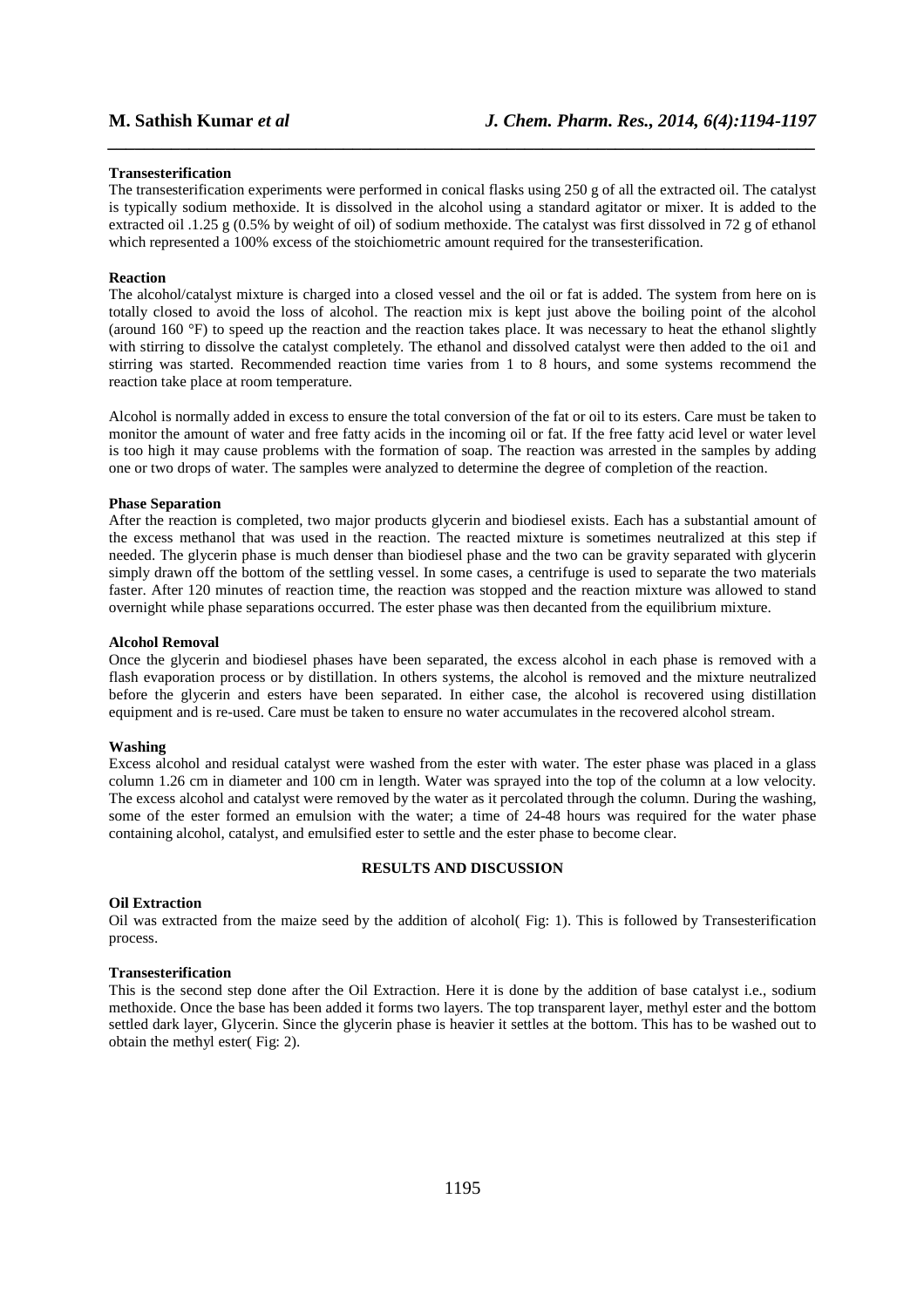

**Fig:1 maize seed oil** 

### **Phase Separation**

Once the transesterification is completed the oils were allowed to settle down for 24 hrs so that the two phases separation is seen clearly. The Glycerin layer which has been settled at the bottom was separated out by the separation funnel. (Fig: 3)



Fig: 2 Oil after the addition of Base Catalyst **Fig: 3** Separation of two phases are carried out



### **Alcohol removal by washing**

The separated Fatty acid methyl ester was taken beakers and was allowed for washing for the excess removal of alcohol. The water wash is performed by misting water over the biodiesel; water is heavier than biodiesel so it will settle to the bottom much as the glycerin did. As this water settles out it passes through the biodiesel and picks up impurities such as residual catalyst, excess methanol and soaps. Once the water settled it is drained. This wash technique should be repeated until rather clean and clear water is removed.(Fig:4,5,6,7)

When the water settles to the bottom of the tank not all of the water settles some will become in solution with the biodiesel this yields a very milky appearance to the fuel. The fuel should be dried by heating it and allowing it to circulate for a few hours within the tank.